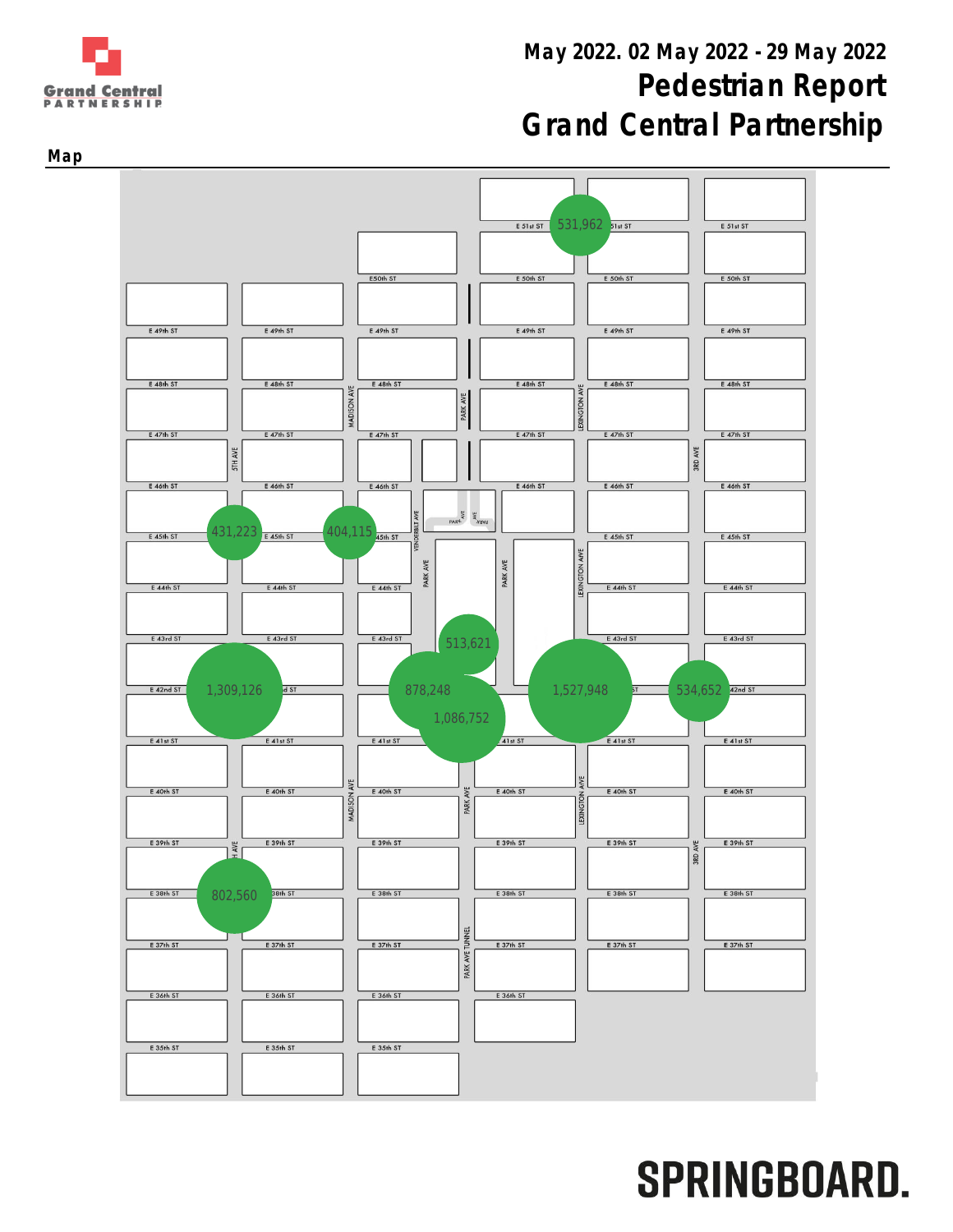

\*Throughout this report, month-on-month trends are calculated using daily averages

### Average Pedestrian Counts by Weekday



\*counts for Grand Central Terminal are only for the entrance to Grand Central Terminal corner of Vanderbilt Ave and 42nd St.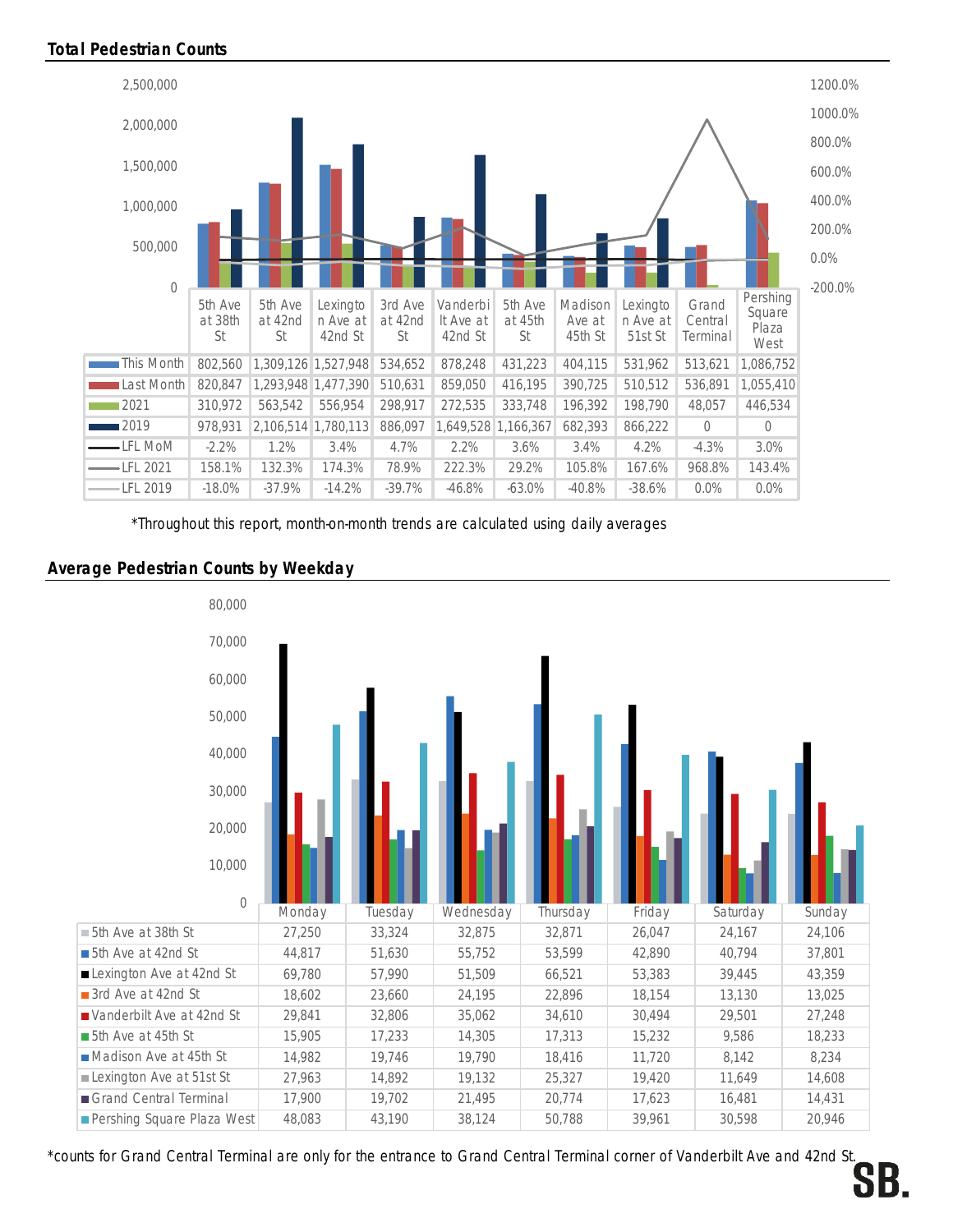## 5th Ave at 38th St

|                     | Monday   | Tuesday  | Wednesday | Thursday | Friday   | Saturday  | Sunday |
|---------------------|----------|----------|-----------|----------|----------|-----------|--------|
| May Daily Average   | 27,250   | 33,324   | 32,875    | 32,871   | 26,047   | 24,167    | 24,106 |
| April Daily Average | 27,797   | 31,427   | 31,557    | 28,914   | 33,235   | 28,867    | 23,415 |
| MoM% Change         | $-2.0%$  | 6.0%     | 4.2%      | 13.7%    | $-21.6%$ | $-16.3%$  | 3.0%   |
| 2021 Daily Average  | 11,318   | 12,173   | 11,436    | 12,899   | 12,462   | 10,601    | 6,854  |
| % v 2021 Change     | 140.8%   | 173.7%   | 187.5%    | 154.8%   | 109.0%   | 128.0%    | 251.7% |
| 2019 Daily Average  | 35,510   | 39,932   | 41,111    | 40,390   | 40,085   | 27,506    | 20,199 |
| % v 2019 Change     | $-23.3%$ | $-16.5%$ | $-20.0\%$ | $-18.6%$ | $-35.0%$ | $-12.1\%$ | 19.3%  |





| 12%   |     |                        | Weekday Average | 16% | 13%  |
|-------|-----|------------------------|-----------------|-----|------|
|       | 20% | $\blacksquare$ Morning | 6,107           |     |      |
|       |     | $\blacksquare$ Lunch   | 6,699           |     |      |
|       |     | <b>■</b> Afternoon     | 6,727           | 24% |      |
|       | 22% | <b>Early Evening</b>   | 7,008           |     |      |
| 0.001 |     | Evening                | 3,573           |     | 0101 |



|                 | Weekend Average |       |
|-----------------|-----------------|-------|
| ■ Morning       |                 | 2,952 |
| <b>■ Lunch</b>  |                 | 4,888 |
| ■ Afternoon     |                 | 6,123 |
| ■ Early Evening |                 | 5,709 |
| <b>Evening</b>  |                 | 3,801 |
|                 |                 |       |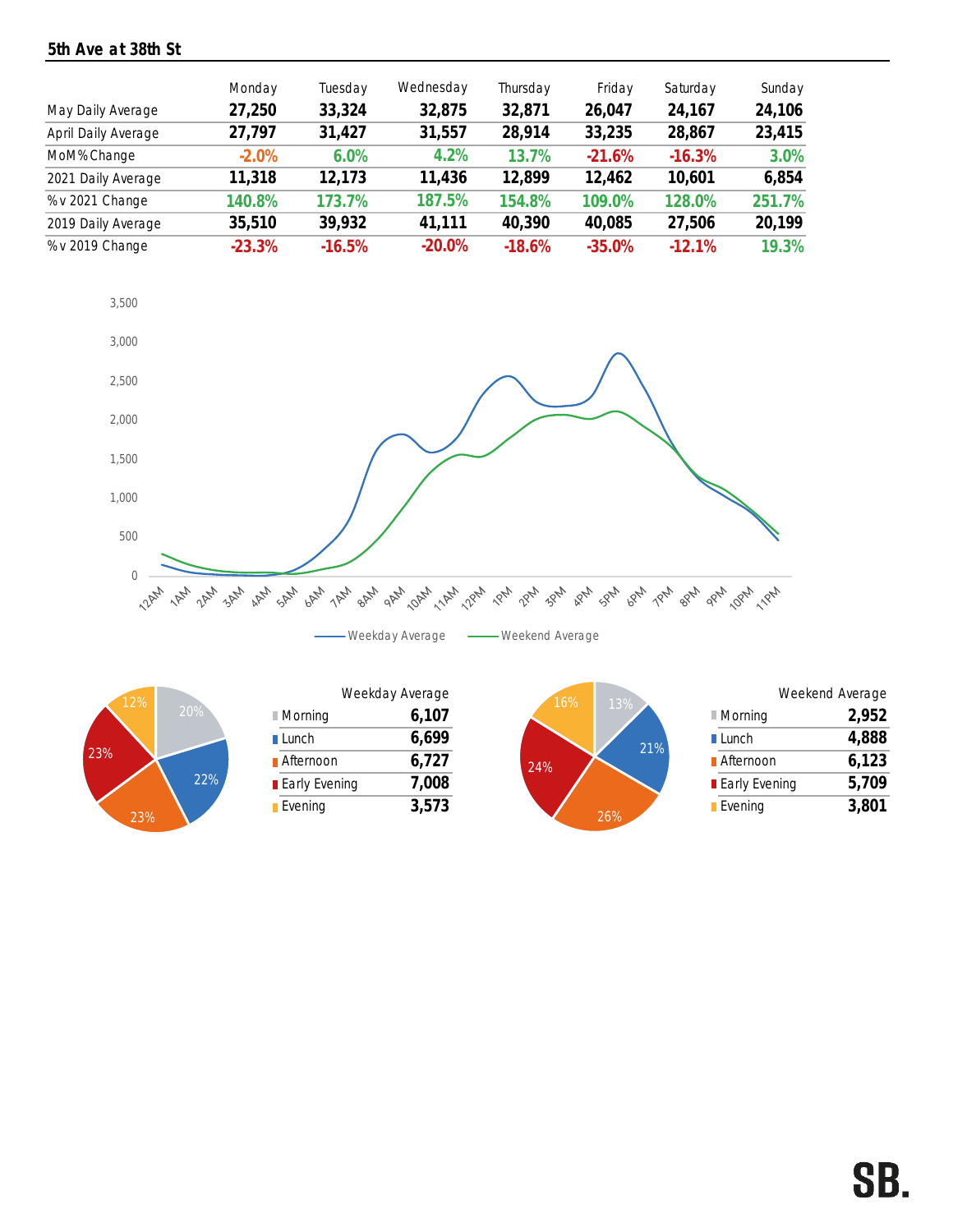### 5th Ave at 42nd St

| May Daily Average   | Monday<br>44,817 | Tuesday<br>51,630 | Wednesday<br>55,752 | Thursday<br>53,599 | Friday<br>42,890 | Saturday<br>40,794 | Sunday<br>37,801 |
|---------------------|------------------|-------------------|---------------------|--------------------|------------------|--------------------|------------------|
| April Daily Average | 44,114           | 46,701            | 51,030              | 47,551             | 53,181           | 46,383             | 34,527           |
| MoM% Change         | 1.6%             | 10.6%             | 9.3%                | 12.7%              | $-19.4%$         | $-12.1%$           | 9.5%             |
| 2021 Daily Average  | 18,737           | 21,895            | 20,965              | 24,476             | 22,858           | 19,689             | 12,266           |
| % v 2021 Change     | 139.2%           | 135.8%            | 165.9%              | 119.0%             | 87.6%            | 107.2%             | 208.2%           |
| 2019 Daily Average  | 74,279           | 81,479            | 86,145              | 82.819             | 87,092           | 65,465             | 49,350           |
| % v 2019 Change     | $-39.7%$         | $-36.6%$          | $-35.3%$            | $-35.3%$           | $-50.8%$         | $-37.7%$           | $-23.4%$         |





| 10% |     |                        | Weekday Average |            |
|-----|-----|------------------------|-----------------|------------|
|     | 19% | $\blacksquare$ Morning | 9,599           | 11%<br>14% |
|     |     | $\blacksquare$ Lunch   | 10,680          |            |
|     |     | <b>A</b> fternoon      | 11,946          | 27%        |
|     | 22% | <b>Early Evening</b>   | 12,127          |            |
|     |     | Evening                | 718             |            |



|                      | Weekend Average |        |
|----------------------|-----------------|--------|
| ■ Morning            |                 | 4,331  |
| <b>■ Lunch</b>       |                 | 8,946  |
| <b>■</b> Afternoon   |                 | 9,646  |
| <b>Early Evening</b> |                 | 10,110 |
| <b>Evening</b>       |                 | 5,351  |
|                      |                 |        |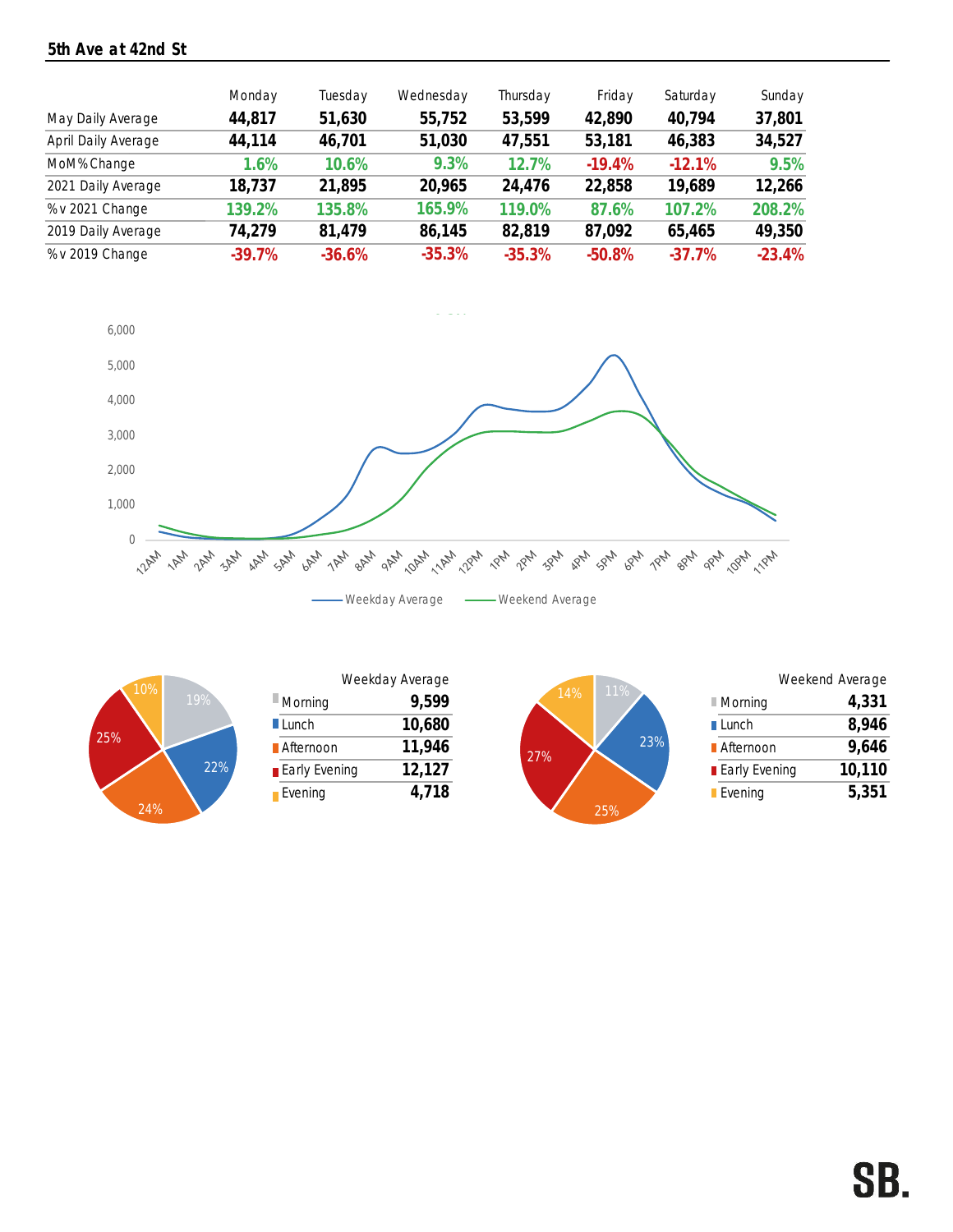### Lexington Ave at 42nd St

| May Daily Average   | Monday<br>69,780 | Tuesday<br>57,990 | Wednesday<br>51,509 | Thursday<br>66,521 | Friday<br>53,383 | Saturday<br>39,445 | Sunday<br>43,359 |
|---------------------|------------------|-------------------|---------------------|--------------------|------------------|--------------------|------------------|
|                     |                  |                   |                     |                    |                  |                    |                  |
| April Daily Average | 61,735           | 52,551            | 46,127              | 59,000             | 63,698           | 46,932             | 39,307           |
| MoM% Change         | 13.0%            | 10.4%             | 11.7%               | 12.7%              | $-16.2%$         | $-16.0%$           | 10.3%            |
| 2021 Daily Average  | 20,255           | 23,325            | 21,832              | 24,034             | 22,778           | 15,767             | 11,248           |
| % v 2021 Change     | 244.5%           | 148.6%            | 135.9%              | 176.8%             | 134.4%           | 150.2%             | 285.5%           |
| 2019 Daily Average  | 62,011           | 70,266            | 73,691              | 75,688             | 75,524           | 49.319             | 38,530           |
| % v 2019 Change     | 12.5%            | $-17.5%$          | $-30.1%$            | $-12.1%$           | $-29.3%$         | $-20.0%$           | 12.5%            |





| 10%           |        |                        | Weekday Average | 12% |
|---------------|--------|------------------------|-----------------|-----|
|               | 27%    | $\blacksquare$ Morning | 15,855          |     |
|               |        | Lunch                  | 12,043          | 21% |
|               |        | <b>Afternoon</b>       | 12,620          |     |
|               | $21\%$ | <b>Early Evening</b>   | 11,754          |     |
| $\frac{9}{6}$ |        | Evening                |                 |     |

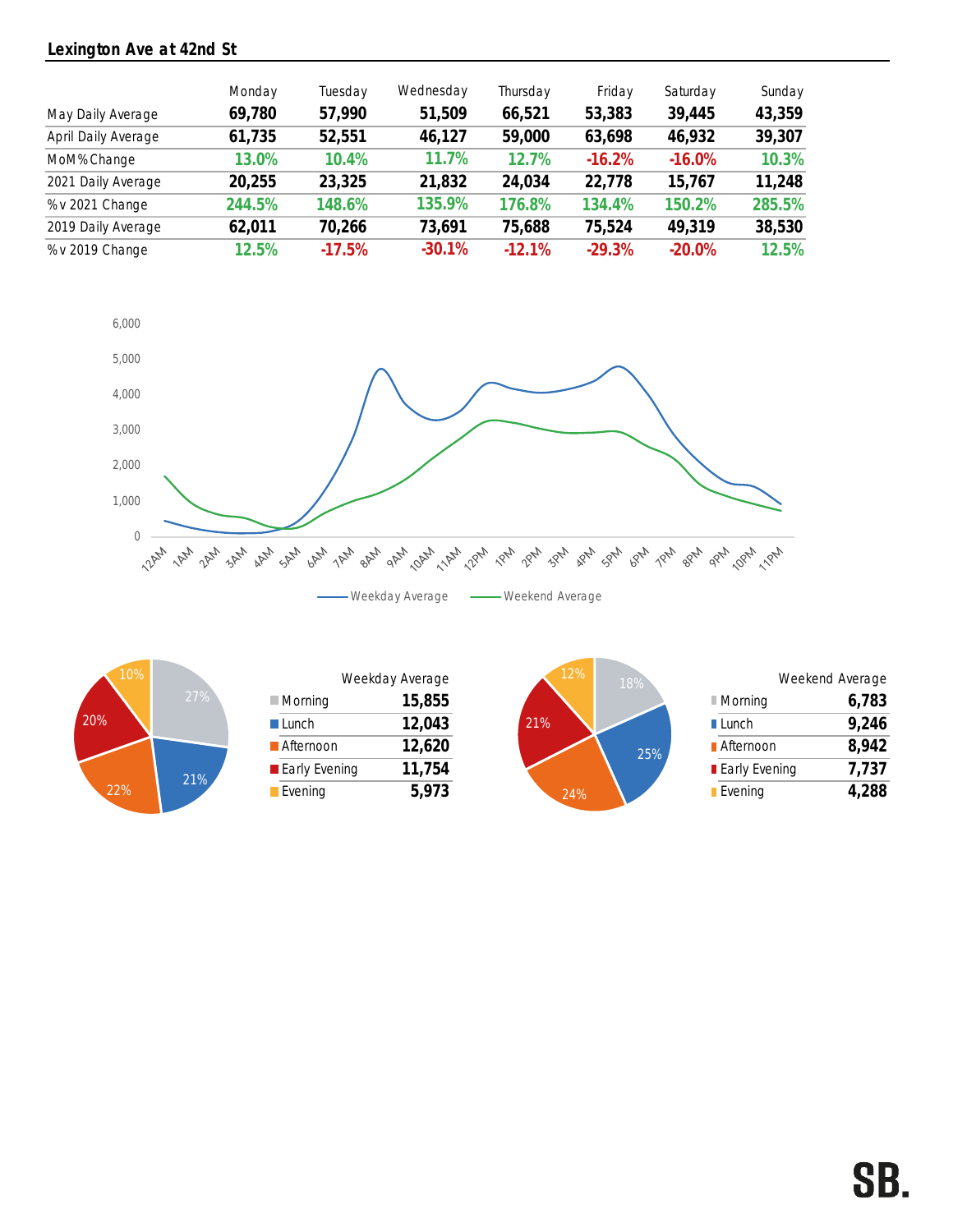### 3rd Ave at 42nd St

|                     | Monday   | Tuesday  | Wednesday | Thursday | Friday   | Saturday | Sunday  |
|---------------------|----------|----------|-----------|----------|----------|----------|---------|
| May Daily Average   | 18,602   | 23,660   | 24,195    | 22,896   | 18,154   | 13,130   | 13,025  |
| April Daily Average | 18,215   | 20,619   | 20,943    | 19,786   | 20,698   | 15,232   | 12,164  |
| MoM% Change         | 2.1%     | 14.7%    | 15.5%     | 15.7%    | $-12.3%$ | $-13.8%$ | 7.1%    |
| 2021 Daily Average  | 11,506   | 13,758   | 12,255    | 13,265   | 11,932   | 6,700    | 5,314   |
| % v 2021 Change     | 61.7%    | 72.0%    | 97.4%     | 72.6%    | 52.1%    | 96.0%    | 145.1%  |
| 2019 Daily Average  | 31,052   | 36,658   | 37,378    | 45,489   | 38,886   | 17,790   | 14,272  |
| % v 2019 Change     | $-40.1%$ | $-35.5%$ | $-35.3%$  | $-49.7%$ | $-53.3%$ | $-26.2%$ | $-8.7%$ |





| 16%<br>20%                                                          |                               |
|---------------------------------------------------------------------|-------------------------------|
| $27\%$<br>5,630<br>$\blacksquare$ Morning<br>$\blacksquare$ Morning | 2,434                         |
| 4,254<br><b>■Lunch</b><br>$\blacksquare$ Lunch                      | 2,854                         |
| 20%<br>4,436<br>Afternoon<br>23%                                    | 2,632<br><b>■</b> Afternoon   |
| 4,544<br><b>Early Evening</b><br>20%                                | 2,555<br><b>Early Evening</b> |
| 2,266<br><b>Evening</b><br><b>Evening</b>                           | 2,043                         |



|        | Weekday Average<br>16%<br>20% |       |            |                        | Weekend Average |
|--------|-------------------------------|-------|------------|------------------------|-----------------|
| $27\%$ | $\blacksquare$ Morning        | 5,630 |            | $\blacksquare$ Morning | 2,434           |
|        | <b>■</b> Lunch                | 4,254 |            | $\blacksquare$ Lunch   | 2,854           |
|        | Afternoon                     | 4,436 | 20%<br>23% | <b>■</b> Afternoon     | 2,632           |
| 20%    | <b>Early Evening</b>          | 4,544 |            | <b>Early Evening</b>   | 2,555           |
|        | Evening                       | 2,266 | 21%        | $\blacksquare$ Evening | 2,043           |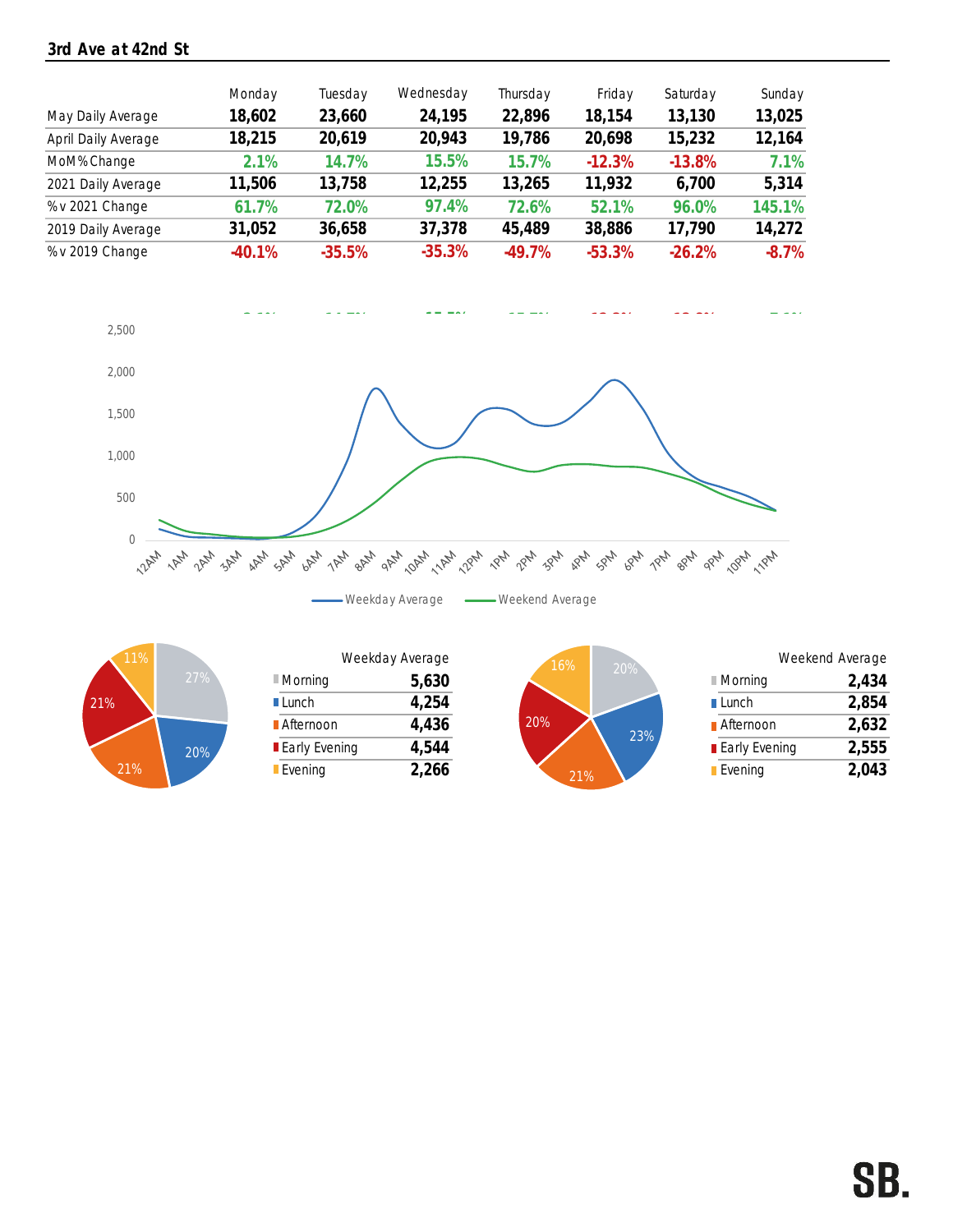### Vanderbilt Ave at 42nd St

|                     | Monday   | Tuesday  | Wednesday | Thursday  | Friday   | Saturday | Sunday   |
|---------------------|----------|----------|-----------|-----------|----------|----------|----------|
| May Daily Average   | 29,841   | 32,806   | 35,062    | 34,610    | 30,494   | 29,501   | 27,248   |
| April Daily Average | 27,776   | 30,007   | 33,486    | 30,769    | 34,296   | 32,646   | 25,783   |
| MoM% Change         | 7.4%     | 9.3%     | 4.7%      | 12.5%     | $-11.1%$ | $-9.6\%$ | 5.7%     |
| 2021 Daily Average  | 9.779    | 10,450   | 9,058     | 11,893    | 9.791    | 10,201   | 6,962    |
| % v 2021 Change     | 205.2%   | 213.9%   | 287.1%    | 191.0%    | 211.4%   | 189.2%   | 291.4%   |
| 2019 Daily Average  | 54,414   | 61,804   | 64,829    | 65,561    | 68,236   | 57,087   | 40,452   |
| % v 2019 Change     | $-45.2%$ | $-46.9%$ | $-45.9%$  | $-47.2\%$ | $-55.3%$ | $-48.3%$ | $-32.6%$ |





|                        | Weekday Average |       |
|------------------------|-----------------|-------|
| $\blacksquare$ Morning |                 | 6,954 |
| $\blacksquare$ Lunch   |                 | 6,527 |
| Afternoon              |                 | 6,931 |
| <b>Early Evening</b>   |                 | 7,046 |
| $\blacksquare$ Evening |                 | 4.111 |



|                      | Weekend Average |       |
|----------------------|-----------------|-------|
| ■ Morning            |                 | 3,702 |
| $\blacksquare$ Lunch |                 | 6,397 |
| <b>■ Afternoon</b>   |                 | 6,327 |
| ■ Early Evening      |                 | 5,992 |
| <b>Evening</b>       |                 | 4,350 |
|                      |                 |       |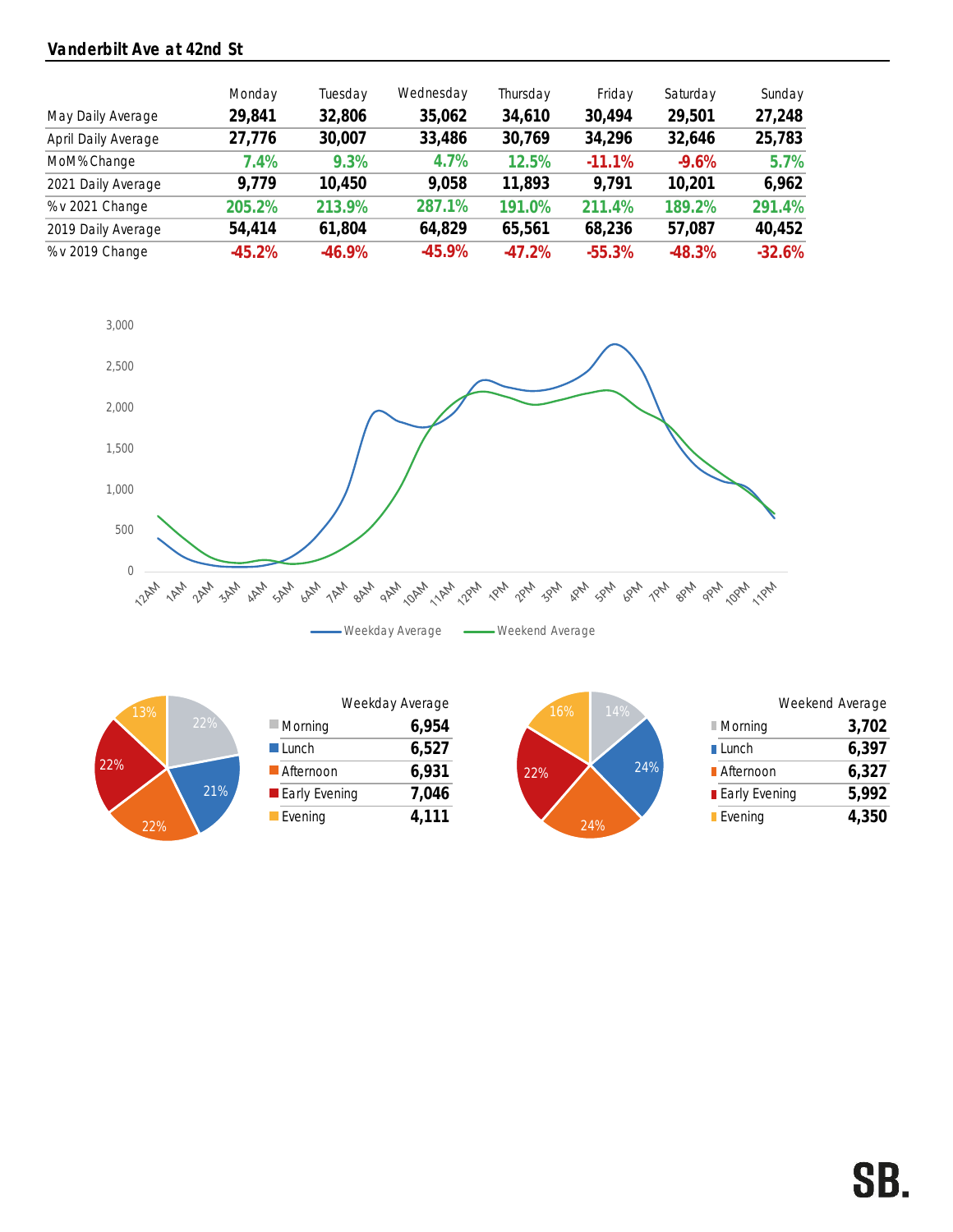### 5th Ave at 45th St

|                     | Monday   | Tuesday  | Wednesday | Thursday | Friday   | Saturday  | Sunday   |
|---------------------|----------|----------|-----------|----------|----------|-----------|----------|
| May Daily Average   | 15,905   | 17,233   | 14,305    | 17,313   | 15,232   | 9,586     | 18,233   |
| April Daily Average | 13,902   | 15,560   | 12,756    | 15,312   | 18,184   | 11,803    | 16,533   |
| MoM% Change         | 14.4%    | 10.8%    | 12.1%     | 13.1%    | $-16.2%$ | $-18.8%$  | 10.3%    |
| 2021 Daily Average  | 12,109   | 13,588   | 12,634    | 14,129   | 12,881   | 10,512    | 7,585    |
| % v 2021 Change     | 31.4%    | 26.8%    | 13.2%     | 22.5%    | 18.3%    | $-8.8%$   | 140.4%   |
| 2019 Daily Average  | 38,383   | 45,007   | 47,638    | 48,717   | 49,531   | 35,553    | 26,764   |
| % v 2019 Change     | $-58.6%$ | $-61.7%$ | $-70.0\%$ | $-64.5%$ | $-69.2%$ | $-73.0\%$ | $-31.9%$ |





| 21% |                      | Weekday Average |     |     |                        | Weekend Average |
|-----|----------------------|-----------------|-----|-----|------------------------|-----------------|
|     | Morning              | 3,283           | 25% |     | $\blacksquare$ Morning | 1,332           |
|     | $\blacksquare$ Lunch | 4,098           |     | 27% | $\blacksquare$ Lunch   | 3,714           |
|     | <b>■</b> Afternoon   | 4,124           |     |     | <b>■</b> Afternoon     | 4,595           |
| 26% | <b>Early Evening</b> | 3,595           |     |     | <b>Early Evening</b>   | 3,400           |
|     | Evening              | 784             | 33% |     | <b>Evening</b>         | 651             |



|                      | Weekend Average |
|----------------------|-----------------|
| ■ Morning            | 1,332           |
| $\blacksquare$ Lunch | 3,714           |
| <b>■ Afternoon</b>   | 4,595           |
| <b>Early Evening</b> | 3,400           |
| <b>Evening</b>       | 651             |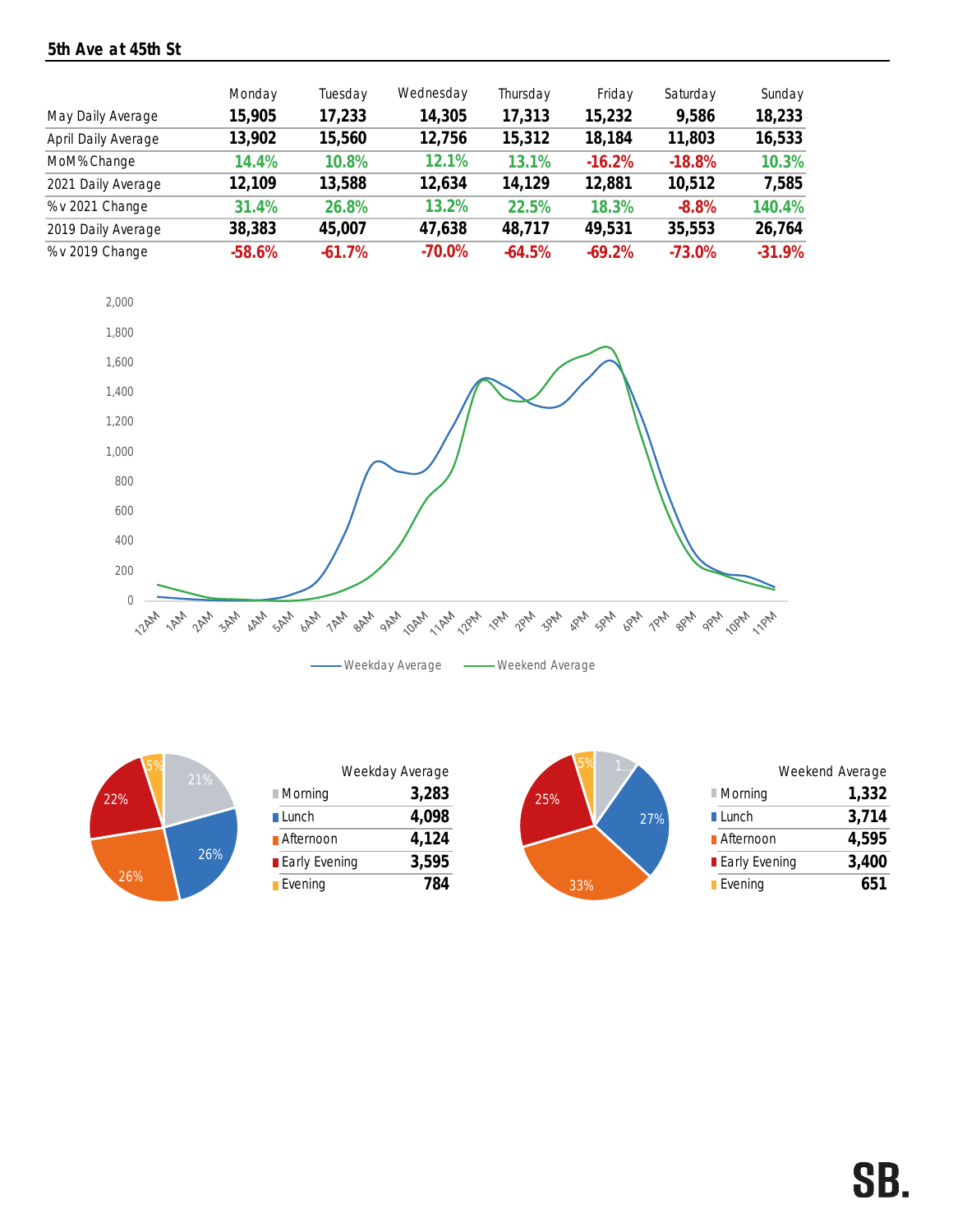### Madison Ave at 45th St

|                     | Monday   | Tuesday  | Wednesday | Thursday | Friday   | Saturday | Sunday   |
|---------------------|----------|----------|-----------|----------|----------|----------|----------|
| May Daily Average   | 14,982   | 19,746   | 19,790    | 18,416   | 11,720   | 8,142    | 8,234    |
| April Daily Average | 14,662   | 17,527   | 17,820    | 16,020   | 13,922   | 10,068   | 7,662    |
| MoM% Change         | 2.2%     | 12.7%    | 11.1%     | 15.0%    | $-15.8%$ | $-19.1%$ | 7.5%     |
| 2021 Daily Average  | 7,713    | 8,778    | 8,439     | 9,151    | 7,485    | 4,428    | 3,105    |
| % v 2021 Change     | 94.2%    | 125.0%   | 134.5%    | 101.2%   | 56.6%    | 83.9%    | 165.2%   |
| 2019 Daily Average  | 23,741   | 29,957   | 32,272    | 32,388   | 29,470   | 13,262   | 9,509    |
| % v 2019 Change     | $-36.9%$ | $-34.1%$ | $-38.7%$  | $-43.1%$ | $-60.2%$ | $-38.6%$ | $-13.4%$ |





| 11% | 9%  |                        | Weekday Average | 13%  | 12% |
|-----|-----|------------------------|-----------------|------|-----|
|     |     | $\blacksquare$ Morning | 3,785           |      |     |
|     | 25% | $\blacksquare$ Lunch   | 10,680          |      |     |
|     |     | Afternoon              | 11,946          | 23%  |     |
|     |     | <b>Early Evening</b>   | 12,127          |      |     |
|     | 27% | Evening                | 4,718           | 000' |     |



|                      | Weekend Average |       |
|----------------------|-----------------|-------|
| ■ Morning            |                 | 959   |
| $\blacksquare$ Lunch |                 | 1,941 |
| <b>■ Afternoon</b>   |                 | 2,205 |
| ■ Early Evening      |                 | 1,796 |
| <b>Evening</b>       |                 | 1,051 |
|                      |                 |       |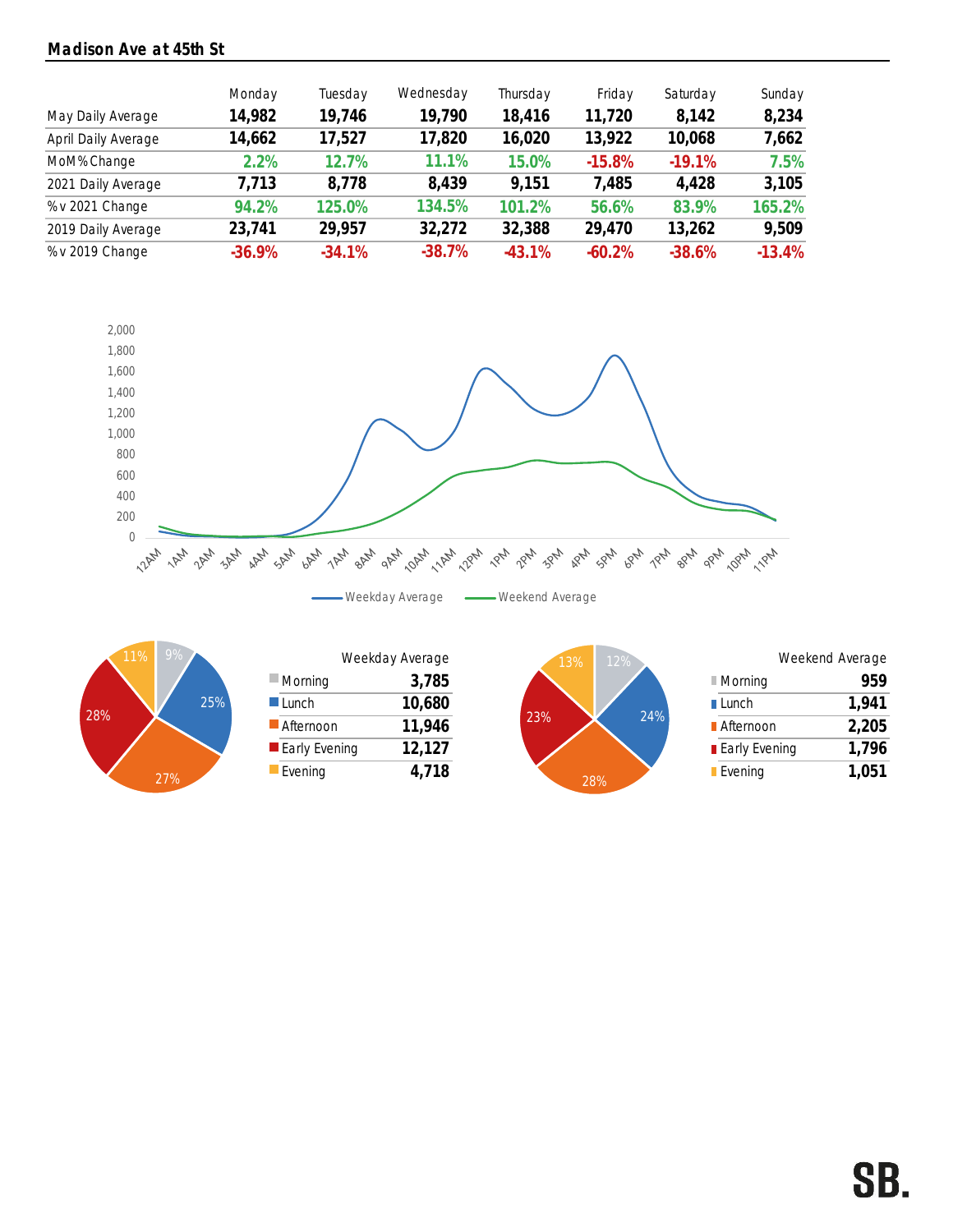### Lexington Ave at 51st St

| May Daily Average   | Monday<br>27,963 | Tuesday<br>14,892 | Wednesday<br>19,132 | Thursday<br>25,327 | Friday<br>19,420 | Saturday<br>11,649 | Sunday<br>14,608 |
|---------------------|------------------|-------------------|---------------------|--------------------|------------------|--------------------|------------------|
| April Daily Average | 24,728           | 13,496            | 17,129              | 21,985             | 23,175           | 13,867             | 13,248           |
| MoM% Change         | 13.1%            | 10.3%             | 11.7%               | 15.2%              | $-16.2%$         | $-16.0\%$          | 10.3%            |
| 2021 Daily Average  | 10,108           | 7,437             | 7,816               | 8,155              | 8,044            | 4,573              | 3,565            |
| % v 2021 Change     | 176.6%           | 100.2%            | 144.8%              | 210.6%             | 141.4%           | 154.7%             | 309.8%           |
| 2019 Daily Average  | 31,597           | 37,532            | 41,369              | 40,222             | 36,739           | 16,241             | 12,857           |
| % v 2019 Change     | $-11.5%$         | $-60.3%$          | $-53.8%$            | $-37.0%$           | $-47.1%$         | $-28.3%$           | 13.6%            |





|                        | Weekday Average |
|------------------------|-----------------|
| $\blacksquare$ Morning | 6,796           |
| <b>∎Lunch</b>          | 4,649           |
| <b>■ Afternoon</b>     | 4,742           |
| <b>Early Evening</b>   | 3,912           |
| Evening                | 795             |

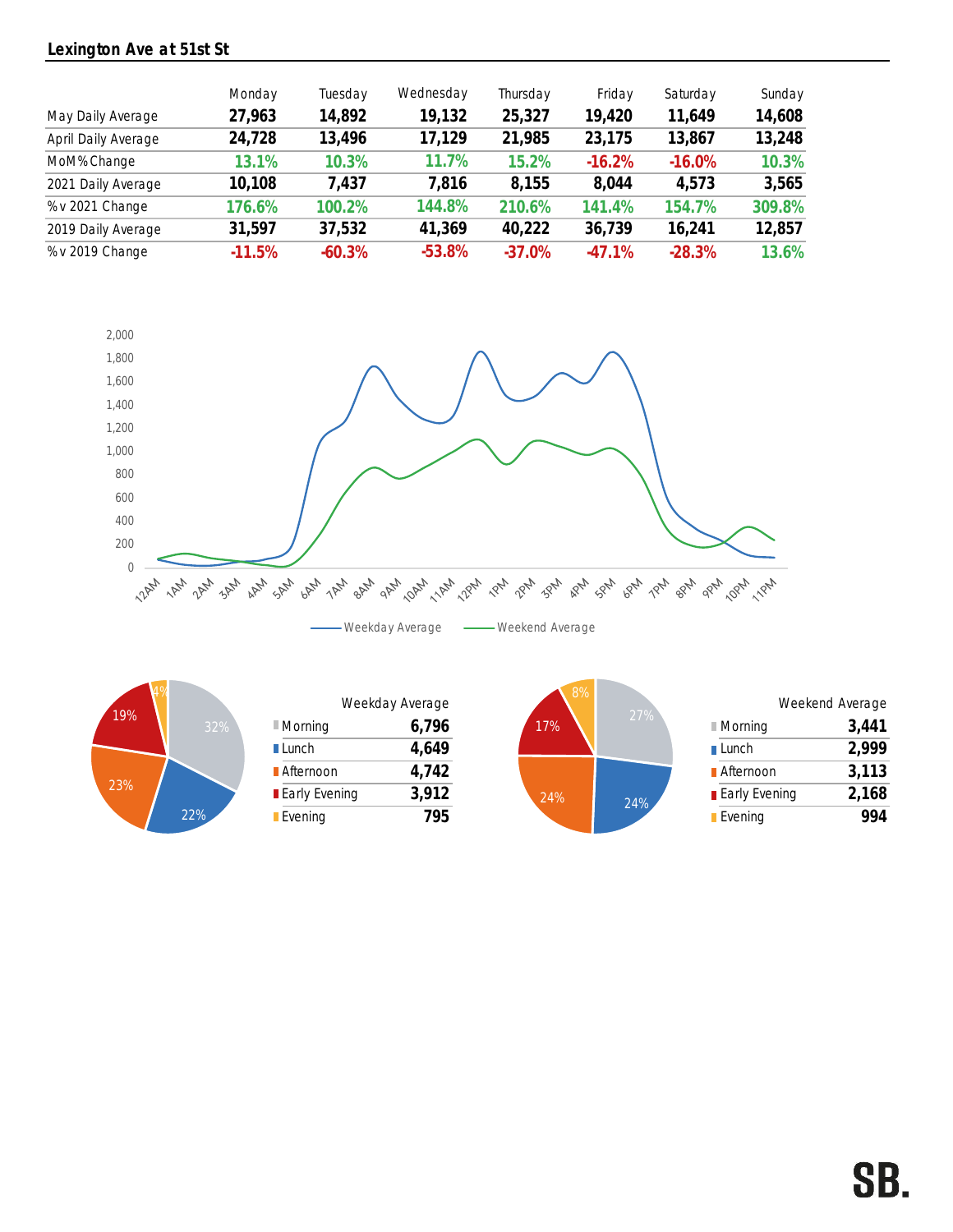| <b>Grand Central Terminal</b> |        | *counts for this location are only for the entrance to Grand Central Terminal corner of Vanderbilt Ave and 42nd St. |           |          |          |          |         |  |
|-------------------------------|--------|---------------------------------------------------------------------------------------------------------------------|-----------|----------|----------|----------|---------|--|
|                               | Monday | Tuesday                                                                                                             | Wednesday | Thursday | Friday   | Saturday | Sunday  |  |
| May Daily Average             | 17,900 | 19,702                                                                                                              | 21,495    | 20,774   | 17,623   | 16,481   | 14,431  |  |
| April Daily Average           | 17,751 | 21,132                                                                                                              | 22,727    | 19,096   | 20,015   | 18,784   | 14,720  |  |
| MoM% Change                   | 0.8%   | $-6.8%$                                                                                                             | $-5.4\%$  | 8.8%     | $-12.0%$ | $-12.3%$ | $-2.0%$ |  |
| 2021 Daily Average            | 1,682  | 1.677                                                                                                               | 1,589     | .579     | 2,053    | 1.924    | 1,512   |  |
| % v 2021 Change               | 964.1% | 1074.8%                                                                                                             | 1253.2%   | 1216.0%  | 758.6%   | 756.8%   | 854.4%  |  |





|                        |       | 14%<br>17%           |
|------------------------|-------|----------------------|
| $\blacksquare$ Morning | 3,485 |                      |
| <b>■Lunch</b>          | 3,207 |                      |
| <b>Afternoon</b>       | 4,438 |                      |
| <b>Early Evening</b>   | 5,366 | 24%                  |
| Evening                | 2,539 | $\sim$ $\sim$ $\sim$ |
|                        |       | Weekday Average      |

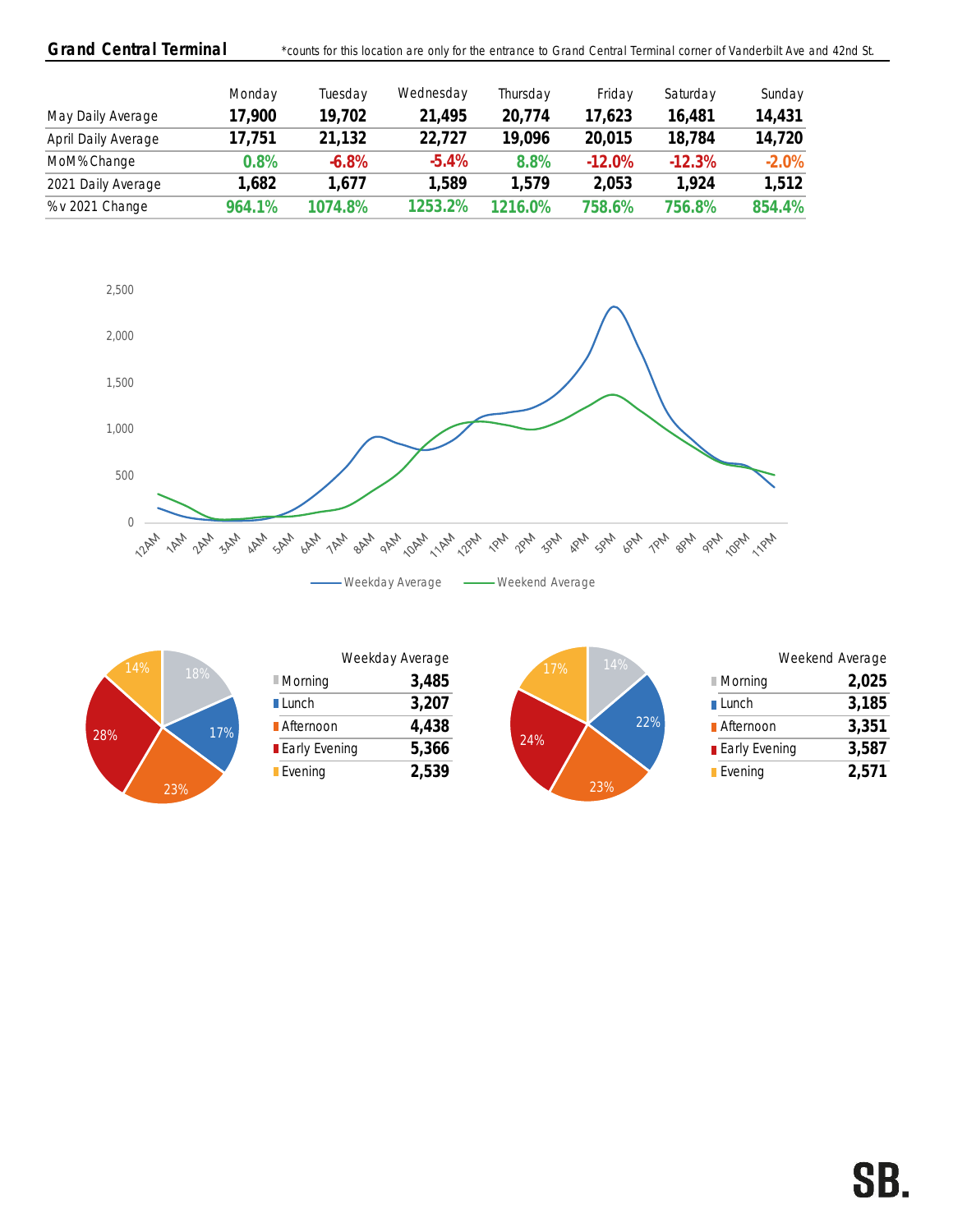### Pershing Square Plaza West

|                     | Monday | Tuesday  | Wednesday | Thursday | Friday   | Saturday  | Sunday |
|---------------------|--------|----------|-----------|----------|----------|-----------|--------|
| May Daily Average   | 48,083 | 43,190   | 38,124    | 50,788   | 39,961   | 30,598    | 20,946 |
| April Daily Average | 42,545 | 39,132   | 34,144    | 44,930   | 47,676   | 36,445    | 18,982 |
| MoM% Change         | 13.0%  | $10.4\%$ | 11.7%     | 13.0%    | $-16.2%$ | $-16.0\%$ | 10.3%  |
| 2021 Daily Average  | 15,895 | 21.598   | 17.034    | 20,851   | 16.934   | 11,348    | 7,976  |
| % v 2021 Change     | 202.5% | 100.0%   | 123.8%    | 143.6%   | 136.0%   | 169.6%    | 162.6% |





| 9%- |                      | Weekday Average      |        |     | 19%                  | Weekend Average |       |
|-----|----------------------|----------------------|--------|-----|----------------------|-----------------|-------|
|     | 25%                  | ∎Morning             | 10,701 |     |                      | ∥ Morning       | 4,452 |
|     |                      | $\blacksquare$ Lunch | 9,085  | 22% |                      | ∎ Lunch         | 6,153 |
|     | <b>■</b> Afternoon   | 9,861                |        |     | <b>■</b> Afternoon   | 6,323           |       |
|     | <b>Early Evening</b> | 9,399                |        | 26% | <b>Early Evening</b> | 5,348           |       |
|     | 21%                  | Evening              | 4,188  | 27% |                      | <b>Evening</b>  | 1,531 |
|     |                      |                      |        |     |                      |                 |       |



|     | Weekday Average | .6% | 19% |                        | Weekend Average |
|-----|-----------------|-----|-----|------------------------|-----------------|
|     | 10,701          |     |     | <b>■ Morning</b>       | 4,452           |
|     | 9,085           | 22% |     | $\blacksquare$ Lunch   | 6,153           |
|     | 9,861           |     |     | <b>■</b> Afternoon     | 6,323           |
| ing | 9,399           |     | 26% | <b>Early Evening</b>   | 5,348           |
|     | 4,188           | 27% |     | $\blacksquare$ Evening | 1,531           |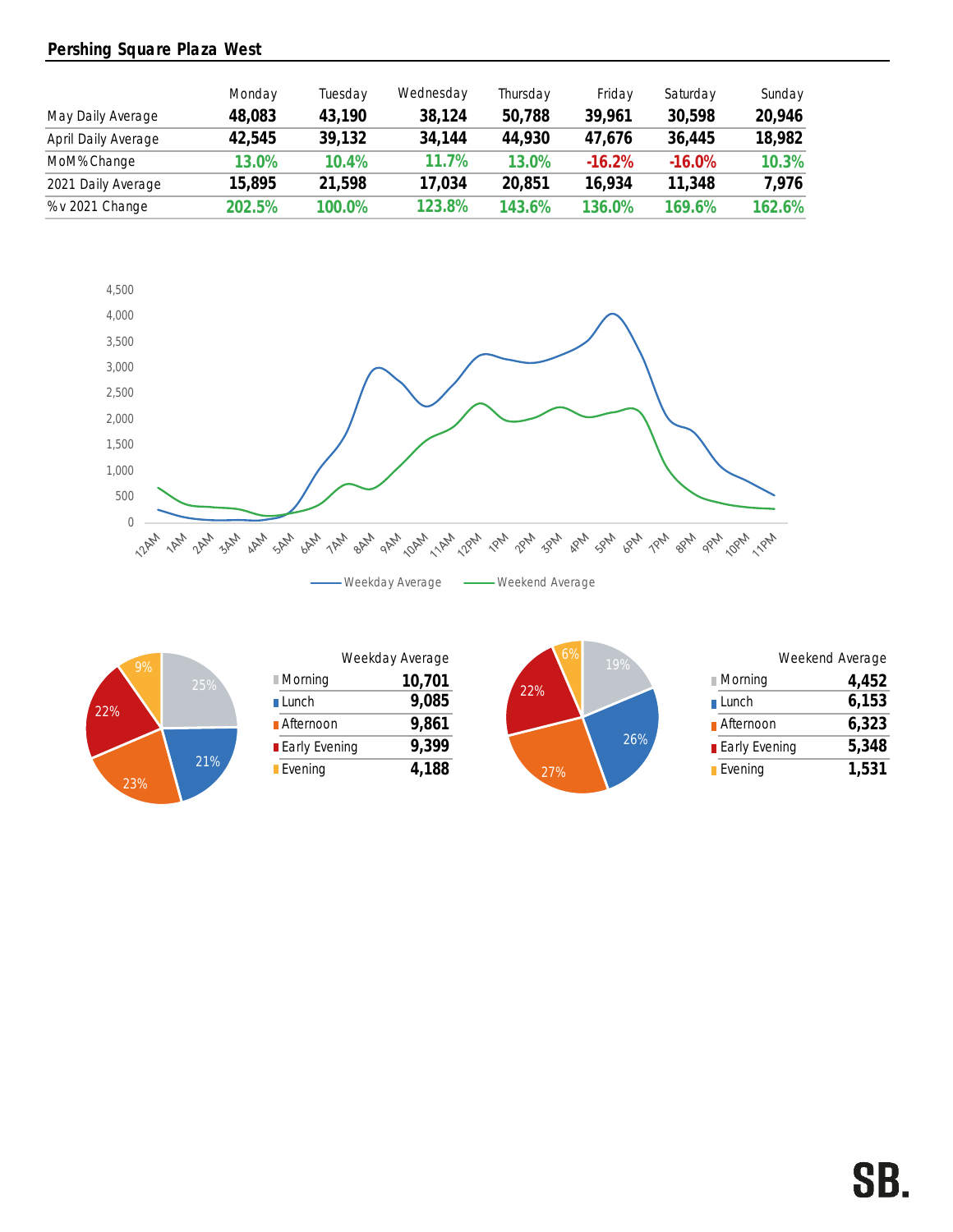## Pedestrian Counts by Location Group by Date



### Pedestrian Counts by Location Group by Date

|            | 38th St | 42nd St | 5th Ave at 5th Ave at Lexington Ave<br>at 42nd St | 42nd St | 3rd Ave at Vanderbilt Ave<br>at 42nd St | 45th St | at 45th St | 5th Ave at Madison Ave Lexington Ave<br>at 51st St |  |
|------------|---------|---------|---------------------------------------------------|---------|-----------------------------------------|---------|------------|----------------------------------------------------|--|
| 05/02/2022 | 24,515  | 39,699  | 61,430                                            | 15,901  | 27,223                                  | 14,034  | 12,987     | 24,622                                             |  |
| 05/03/2022 | 33,250  | 47,143  | 55,015                                            | 22,364  | 29,863                                  | 16,427  | 19,860     | 14,127                                             |  |
| 05/04/2022 | 29,976  | 47,623  | 46,369                                            | 22,237  | 31,858                                  | 12,867  | 18,099     | 17,220                                             |  |
| 05/05/2022 | 34,438  | 54,201  | 68,087                                            | 23,949  | 35,164                                  | 17,722  | 18,676     | 26,051                                             |  |
| 05/06/2022 | 19,576  | 30,850  | 40,563                                            | 12,937  | 23,364                                  | 11,574  | 8,647      | 14,758                                             |  |
| 05/07/2022 | 14,243  | 22,813  | 24,395                                            | 7,592   | 19,346                                  | 5,931   | 4,648      | 7,203                                              |  |
| 05/08/2022 | 19,630  | 30,711  | 34,572                                            | 9,869   | 23,014                                  | 14,540  | 6,730      | 11,651                                             |  |
| 05/09/2022 | 27,980  | 46,404  | 70,918                                            | 19,163  | 28,527                                  | 16,162  | 15,502     | 28,417                                             |  |
| 05/10/2022 | 33,007  | 49,193  | 55,253                                            | 22,981  | 31,251                                  | 16,394  | 18,851     | 14,184                                             |  |
| 05/11/2022 | 32,487  | 53,635  | 51,299                                            | 24,866  | 34,142                                  | 14,252  | 20,025     | 19,054                                             |  |
| 05/12/2022 | 33,266  | 54,725  | 67,367                                            | 23,847  | 34,303                                  | 17,533  | 18,962     | 25,162                                             |  |
| 05/13/2022 | 28,332  | 46,156  | 58,906                                            | 20,494  | 34,119                                  | 16,803  | 13,398     | 21,426                                             |  |
| 05/14/2022 | 23,553  | 39,879  | 39,941                                            | 14,014  | 31,072                                  | 9,710   | 8,486      | 11,797                                             |  |
| 05/15/2022 | 24,522  | 37,182  | 43,364                                            | 13,393  | 25,883                                  | 18,238  | 8,172      | 14,612                                             |  |
| 05/16/2022 | 25,555  | 43,510  | 68,145                                            | 18,194  | 29,035                                  | 15,543  | 14,631     | 27,304                                             |  |
| 05/17/2022 | 34,310  | 58,994  | 62,435                                            | 25,832  | 36,056                                  | 18,527  | 20,461     | 16,032                                             |  |
| 05/18/2022 | 35,342  | 61,338  | 55,169                                            | 25,553  | 39,185                                  | 15,325  | 20,672     | 20,492                                             |  |
| 05/19/2022 | 30,432  | 52,636  | 64,692                                            | 21,363  | 34,911                                  | 16,837  | 18,245     | 24,863                                             |  |
| 05/20/2022 | 28,403  | 47,440  | 57,549                                            | 20,566  | 32,413                                  | 16,421  | 12,743     | 20,935                                             |  |
| 05/21/2022 | 30,157  | 50,465  | 49,277                                            | 16,994  | 35,233                                  | 11,970  | 10,801     | 14,554                                             |  |
| 05/22/2022 | 23,898  | 36,619  | 43,741                                            | 13,767  | 28,134                                  | 18,392  | 8,470      | 14,736                                             |  |
| 05/23/2022 | 30,950  | 49,655  | 78,628                                            | 21,151  | 34,578                                  | 17,882  | 16,807     | 31,510                                             |  |
| 05/24/2022 | 32,729  | 51,191  | 59,258                                            | 23,463  | 34,055                                  | 17,585  | 19,813     | 15,224                                             |  |
| 05/25/2022 | 33,695  | 60,410  | 53,199                                            | 24,124  | 35,062                                  | 14,775  | 20,365     | 19,760                                             |  |
| 05/26/2022 | 33,349  | 52,832  | 65,937                                            | 22,426  | 34,063                                  | 17,159  | 17,780     | 25,230                                             |  |
| 05/27/2022 | 27,878  | 47,114  | 56,515                                            | 18,620  | 32,079                                  | 16,128  | 12,090     | 20,561                                             |  |
| 05/28/2022 | 28,713  | 50,018  | 44,166                                            | 13,920  | 32,354                                  | 10,732  | 8,631      | 13,043                                             |  |
| 05/29/2022 | 28,374  | 46,690  | 51,758                                            | 15,072  | 31,961                                  | 21,760  | 9,563      | 17,434                                             |  |